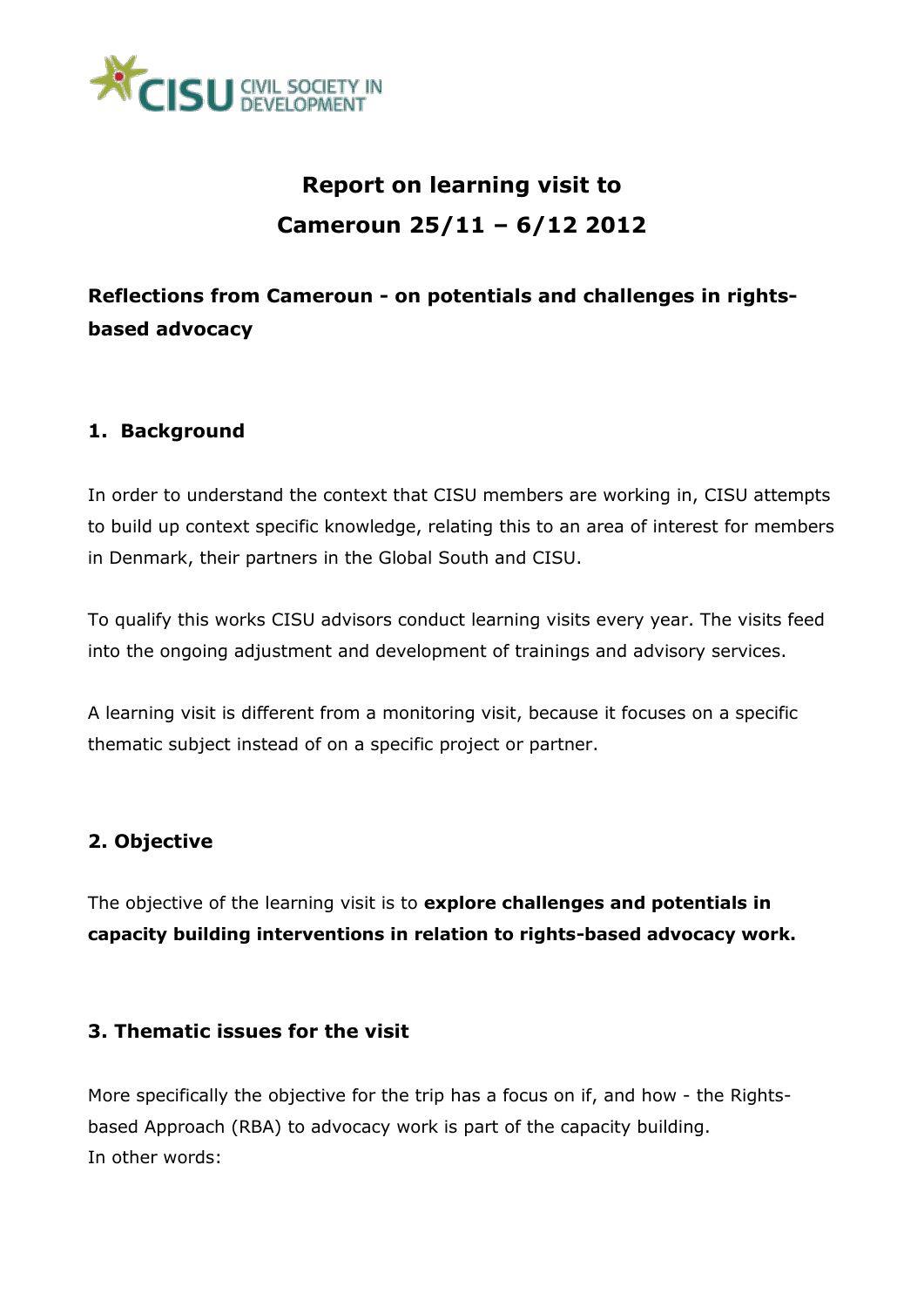

- Exploring existing advocacy approaches to and experiences in relation to capacity building activities at target group - and organizational level.
- Exploring if and how strategies reflecting RBA are included in the capacity building work.
- Exploring in which way working with capacity building (including RBA) in relation to advocacy work influences partnership relations (with Danish partners).

#### The following projects were visited:

Partner **Emergence** in Cameroon (Foundation for Education and Development) partnering with **Baha'i Samfundet** in Denmark.

Title: Preparation for Social Action – Promoting Community Well-being

The projects objectives: By July 2014 the following immediate objectives:

- 1. The capacity in 16 communities is enhanced by raising the number of residing Promoters of Community Well-being by at least 150 of whom at least 38 are female (25%)
- 2. Advocacy endeavors of the PSA groups and Emergence are developed, with a particular focus on collaboration with and capacity development of the GICs in at least 10 communities.

Partner **WCIC** (Women's Counseling and Information Centre) in Cameroon partnering with **RAW** (Rights for All women) in Denmark

Title: Advocating Women's Rights in Cameroun.

The project objectives: By December  $31<sup>st</sup>$  2015 the following immediate objectives: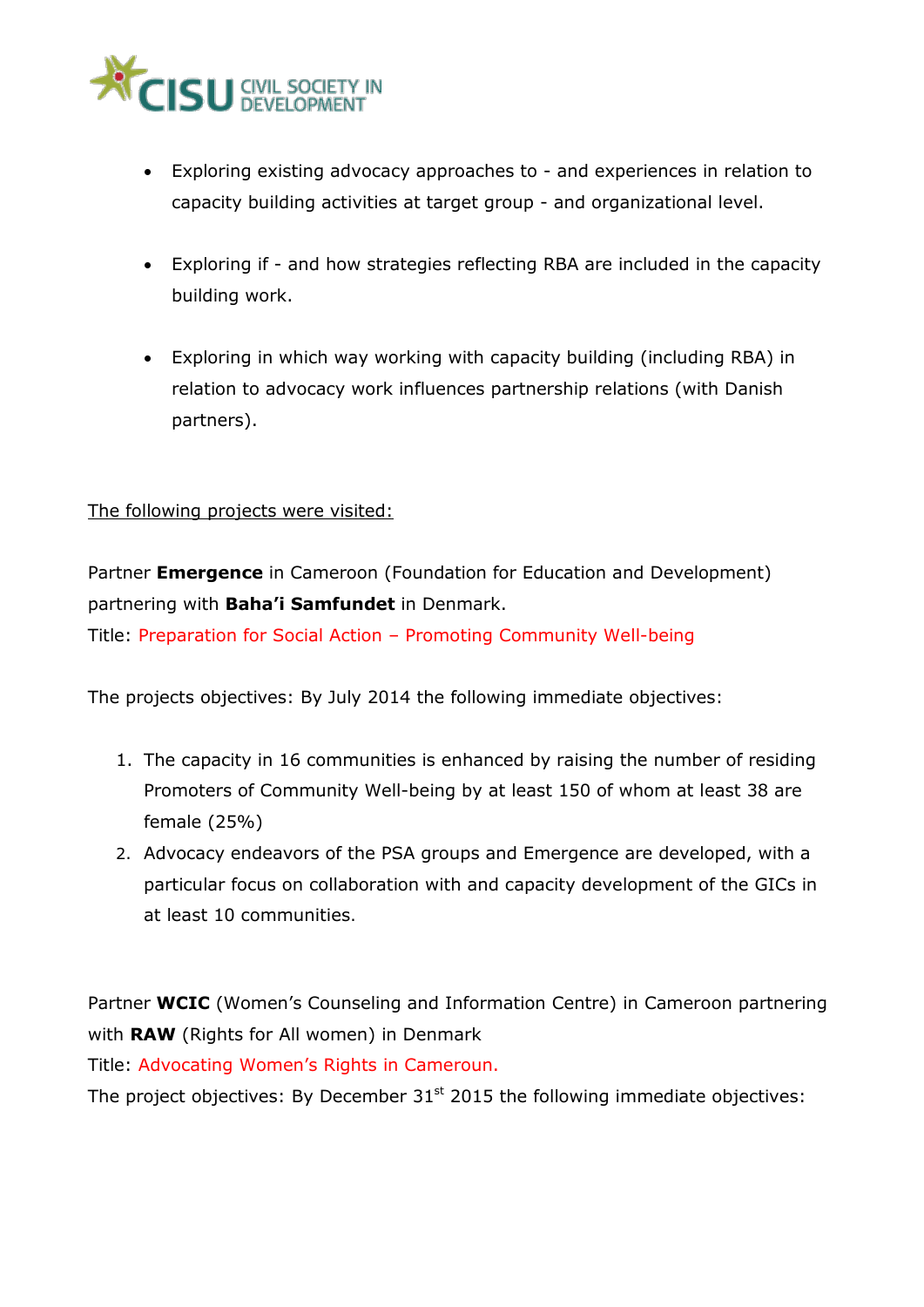

- 1. To instigate (foranledige) the abolishment or change of gender biased legislation (by the middle of 2013) and hereafter support implementation of the change in practice in collaboration with key network partners within the provinces of Cameroon.
- 2. To provide counselling and representation in court for poor and marginalized women and increase public knowledge on the issue of women's rights. A minimum of 1042 (Project Fund 552, others 490) women will be addressed directly.
- 3. To secure WCICs sustainability through capacity building.

### **Short summary of the Partners and Projects visited:**

The two visited CSOs and interventions were very different in terms of geographical and cultural setting. The CSO **Emergence** is implementing in remote Eastern part of the country (close to the border of the Republic of Central Africa) and **WCIC** in Doula, the second largest city by the coast of Cameroon. This is also reflected in the different approaches, methods and implementation of activities in relation to capacity building and the advocacy work. However, certain similarities were noticed, specifically in relation to the challenges in the capacity - and sustainability at organizational level.

The partner of Baha'i DK/**Emergence** takes it point of departure in a concept developed by Fundaec, a rural university and development organization in Columbia. This concept is called the PSA (Preparation for Social Action) program and is currently being implemented in 11 countries around the world and the learning is being systematized by the office of social and economic development at the Bahai' World Centre in Israel.

The PSA is a capacity building program with the goal of developing the capacity of rural populations to be in charge of their own social, intellectual, spiritual and economic development. The program contains a broad spectrum of fields such as biology, physics, mathematics, accounting, history, chemistry, agronomy and the PSA groups consisting of 10 to 20 persons and they graduate after 30 months.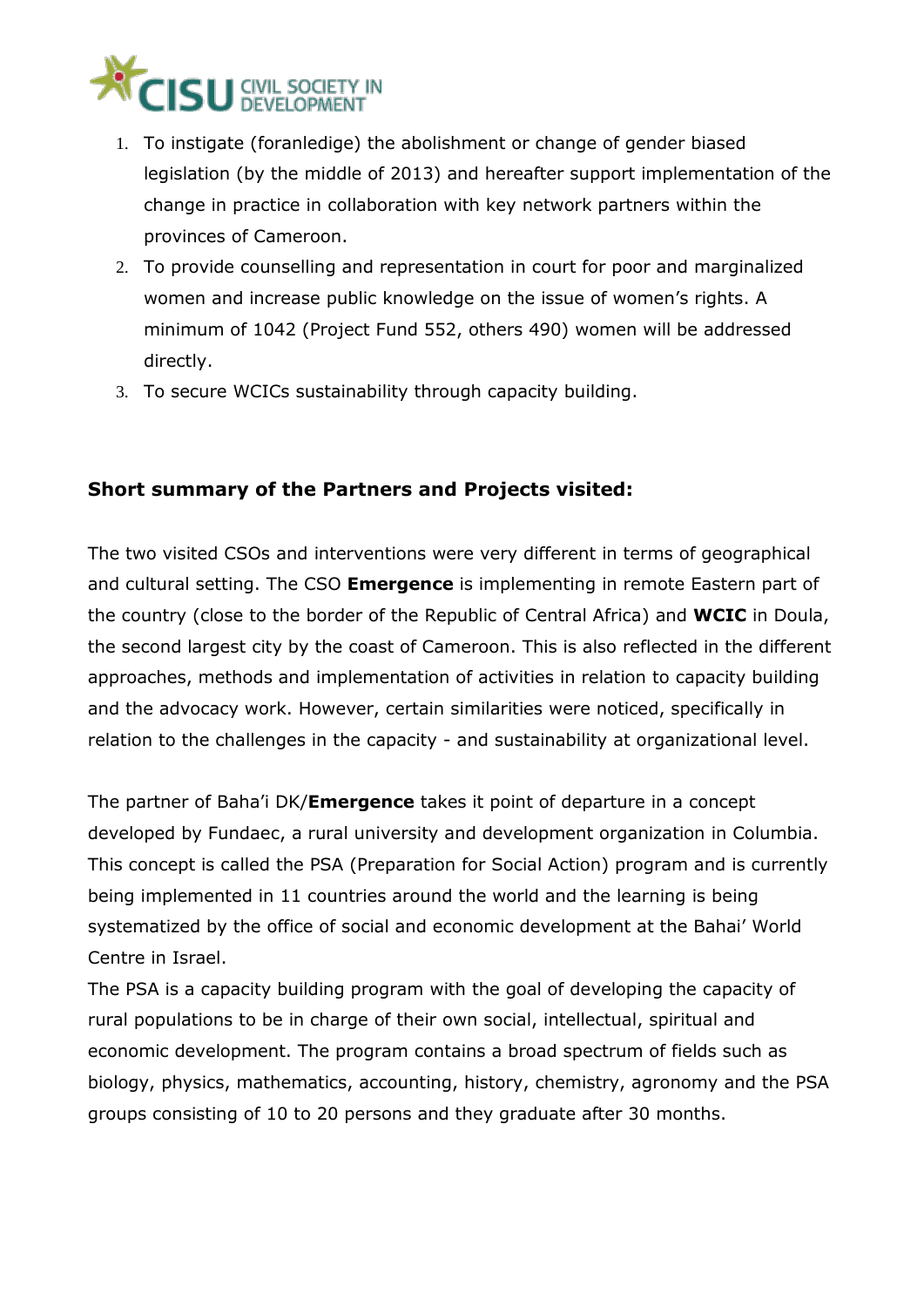

**WCIC** (Women's Counseling and Information Centre) takes its point of departure in Doula, the second largest city of Cameroun.

The partnership has been running for around 6 years and this is the third phase out of four planned ones.

During the last 5-6 years WCIC has established itself as a considerable factor in and around Doula when it comes to counseling and legal aid to poor women. The main forces behind the organization are professional lawyers which constitute a great advantage when it comes to influencing the judicial agenda in relation to poor women's rights.

WCIC is now focusing on advocacy efforts in pushing forward changing a gender discriminating legislation.

WCIC is characterized by transforming from a loose ad hoc organization to a more formal organization with a board consisting of 7 members, paid staff and voluntary activity groups. The application for this 3.phase indicates that WCIC develop a long term strategy for the consolidation of WCIC as an independent and sustainable organization.

## **4. Observations and findings on thematic issues**

### **Emergence**

1

## **The potential of creating even stronger linkages between a Rights-based Approach and the PSA Program**

 As noticed by the Emergence staff and board-members themselves during the introduction and discussion of Rights-based approach (RBA) in head-office  $(HO)<sup>1</sup>$ , the **PSA program** itself is much in line with the RBA. Mainly due to the empowerment approach in the PSA program in terms of the strong focus on capacity building of the most vulnerable communities in rural Eastern areas.

<sup>&</sup>lt;sup>1</sup> The introduction and discussion of RBA in HO was focusing on the interaction between rights-holder (RH) and dutybearer (DB) in capacity building activities - and that changes should take place for both RH and DB. For RH in terms of empowerment and inclusion and for DB in terms of strengthening accountability, interest and responsiveness to most vulnerable peoples needs.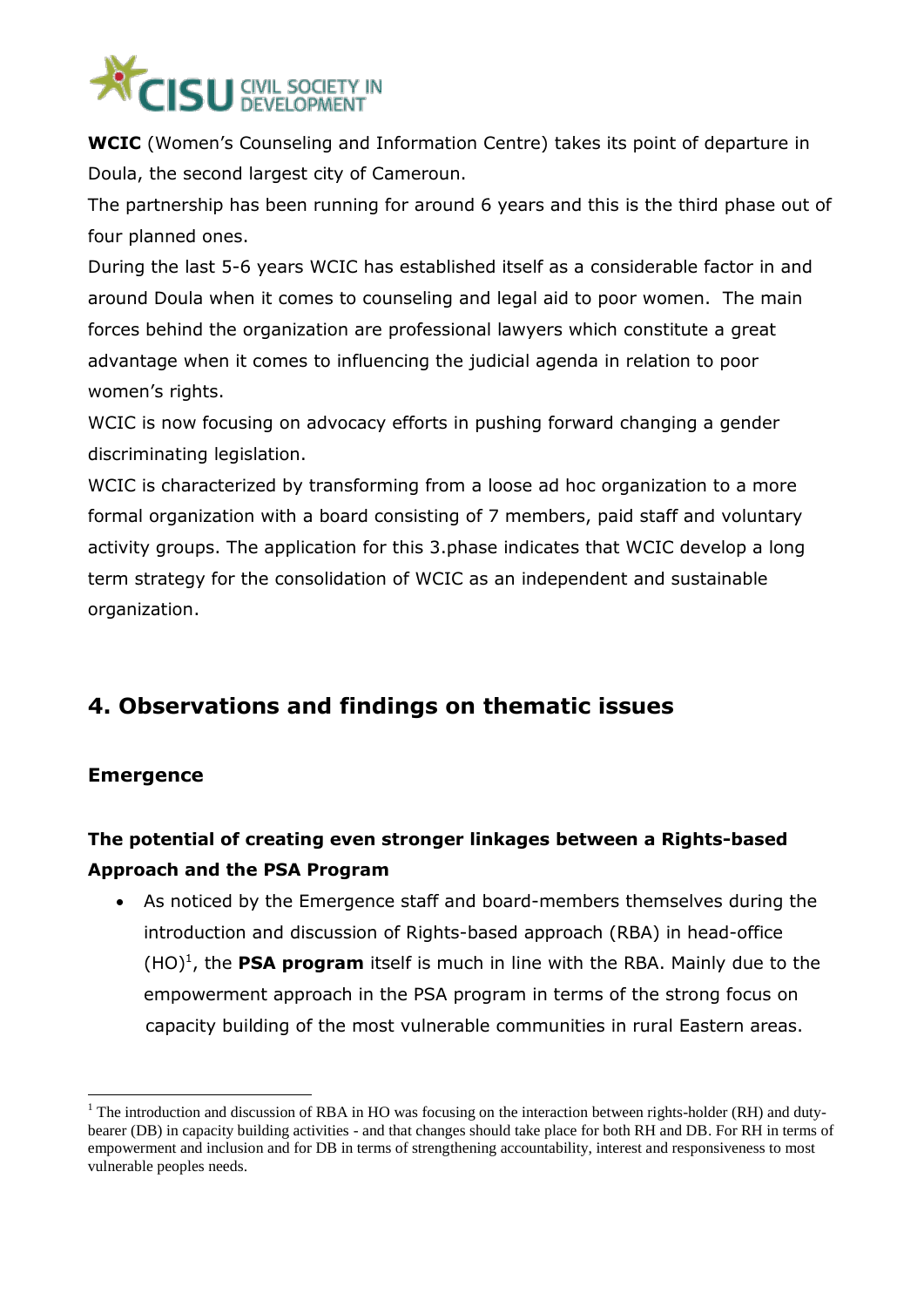# **CISU** CIVIL SOCIET

- Moreover the formation of 'Promoteurs' in the PSA program is targeted towards ensuring access for all to education, health and information and focusing on the interaction between - and inclusion of all regardless gender, religious or tribal origin. The PSA concept like the RBA builds on developing human resources in order for people to take ownership of their own development.
- RBA principles such as participation, empowerment, and inclusion are all elements of improving the capabilities of local communities in the PSA Program.
- During debriefing and discussions it became obvious that the 'translation' of the PSA concept to the national context of Cameroon (including analysis of the specific, local context in which it is going to be implemented in) could be of highly relevance.

## **The challenge of including various local structures, the so-called dutybearers**

- There is a huge potential for building on the capacity gained from the PSA Program and provide good inputs for local development efforts through various local structures.
- However, through my participation in visits to local communities in the East; in PSA classes, two 'Vision-meetings' with tutors/members, community leaders and field-staff, and the following discussions with leadership and staff, it became clear that there are certain potentials and challenges in relation to sustainability of the project. Firstly, it is considered most useful to focusing more on the inclusion i.e. identification, assessment and capacity needs of relevant duty-bearers (DB). Some confusion and lack of knowledge with regard to the role and task of various official Governmental and local structures was observed especially during the two 'Vision meetings'. Who is responsible for what? How to avoid overlap and competitiveness among local structures? How to ensure more collaboration in relation to commonly agreed issues? It appeared that not only the GIC's (see objective 3) are relevant as a DB, but also the Committee de Groupement, the Committee de Concertation and the Committee de Developpement are of great importance both in relation to the capacity development to do advocacy work as well as to the sustainability of the interventions.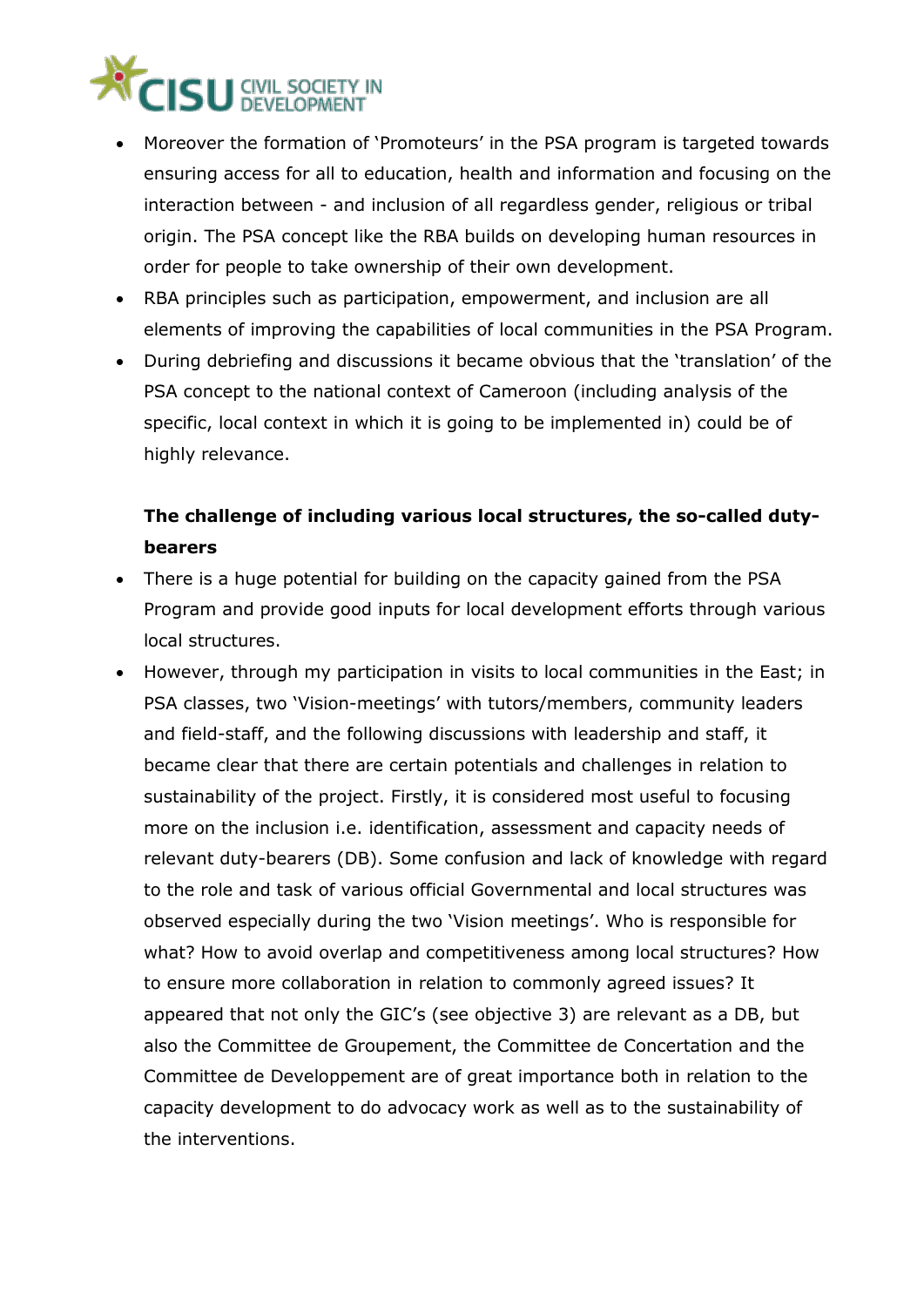

 The need for a more in depth analysis of the various local structures/Dutybearers could be relevant and useful for the implementation of the last phase of the project. Also in order to avoid the competiveness and/or overlap amongst these.

### **The challenge of mobilizing PSA Program participants and in particular women**

- As acknowledged by Emergence in discussions during the stay, there is a challenge in relation to mobilising participants for the PSA groups. In particular to mobilize the targeted 25% of women in rural areas. I was informed that most women are illiterate (80% girls in the area are not attending school) and according to the staff, they find the PSA program a bit abstract. In addition women often had to bring the children to the PSA classes and thus finding it hard to concentrate and take actively part in the classes.
- In order to make more women participating in the PSA Program, a campaign, like the one the 'Committee de Groupement' was initiating, in order to make the girls attending school, could be initiated in collaboration with Emergence.
- Before starting up PSA classes, Emergence could consider developing strategies for where, how and who to mobilise local PSA groups including analysing who is the target-group (most vulnerable women and men) and how to address their needs. In other words, developing a strategy based on the analysis of the specific, local political, economical and cultural context and on the basis of an assessment of identified needs and strategic interests of men/women of all ages.

## **The need for capacity building of Emergence as an independent Civil Society Organisation**

 Discussion during the stay arose around the theme: How to strengthen Emergence as a strong and independent CSO in future? How to ensure legitimacy, transparency and accountability of Emergence in future? How to fully separate Emergence as a CSO focusing on development from the Baha'i Society - also in order to avoid accusations of using activities to mobilising members to Baha'i Society?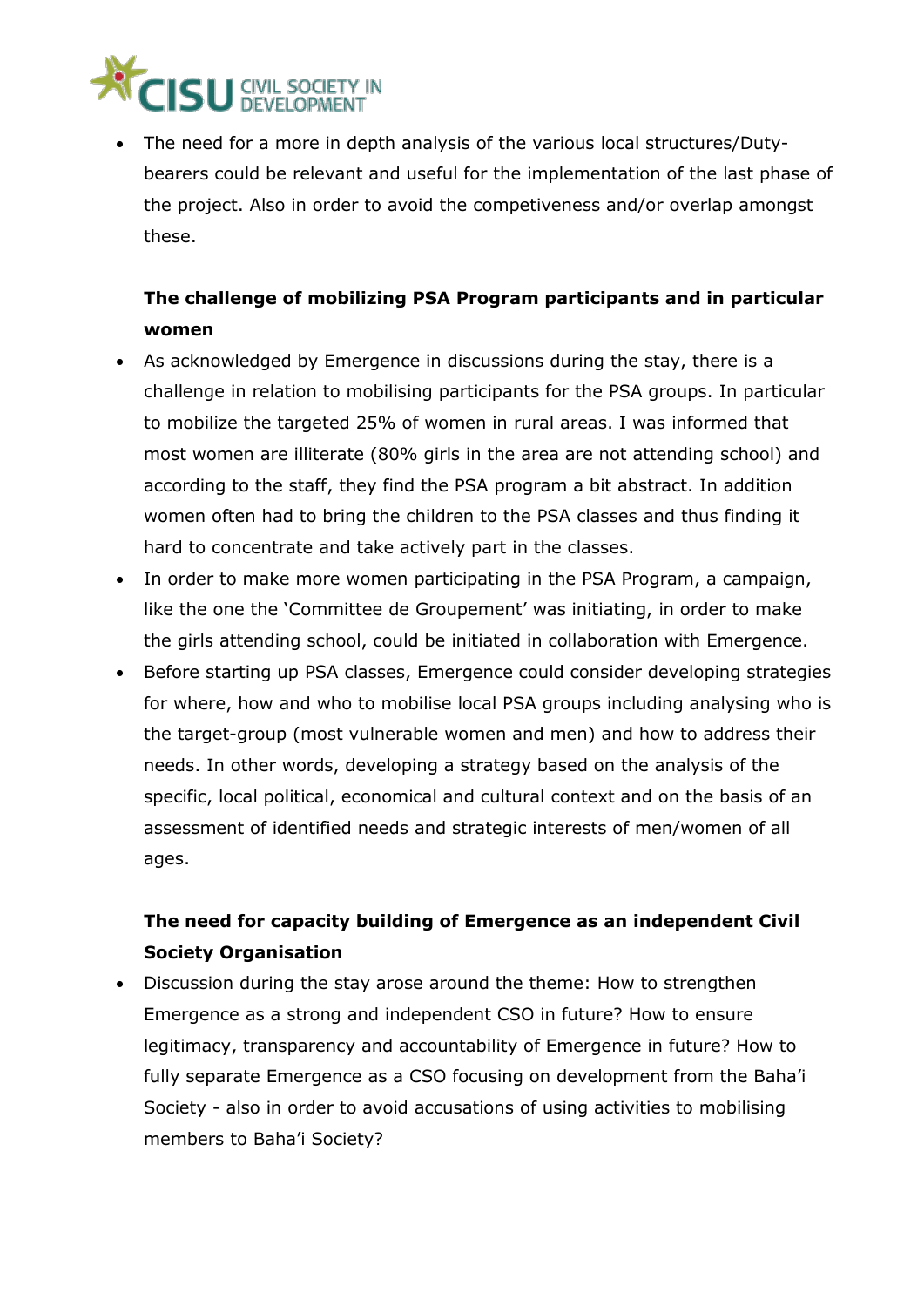

- More emphasis on formulating strategies for the sustainability of Emergence could be of relevance. For example by ensuring a broader membership base by opening up Emergence towards the inclusion of PSA participants or tutors in the organisation as members.
- Leadership and staff are very committed. The areas of concern expressed during the field visit, was the need for more internal sharing of knowledge and experience from the field-work. The idea of, for example conducting regular team-meetings and perform regular field-visits by HO in order to systematically monitor and learn from good and bad experiences and results came up.
- In order to making the PSA program sustainable in the long run, the need for methods and tools for documenting results and change processes was identified. For example to perform evaluations after each PSA classes and to follow up on a regular basis if and how the 'Promoteurs' have transferred the knowledge gained from the classes into local social action.
- The need for developing internal governance structures of the organisation seemed to be another challenge discussed during the debriefing with leadership. For example to develop a senior-management team in order to take over leadership, when and if needed, but also more generally to develop internal procedures ensuring a clear distinction between board, daily leadership and staff/volunteers. The role of board in Emergence in relation to leadership development could be further developed.
- Do the experiences and challenges faced by Emergence affect the partnership and/or the development of Baha'i Denmark? RBA hasn't explicitly been discussed in the partnership, but during debriefing and discussion with a representative from Baha'i Denmark, it was argued that Baha'i as a Danish CSO most probably could benefit from linking the RBA to the PSA approach in future interventions in the partnership and projects with Emergence.

#### **WCIC**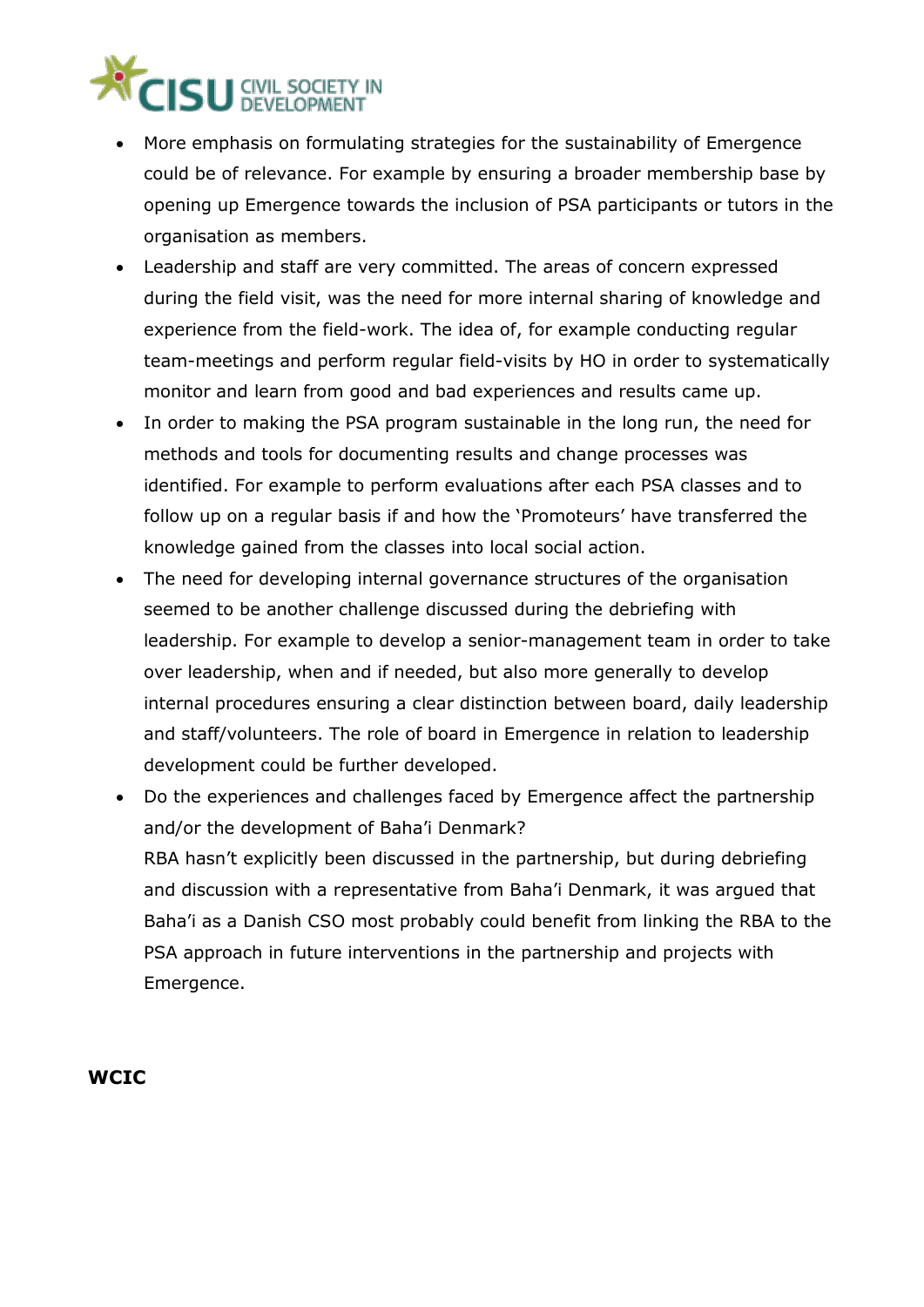

1

Main **observations** and **reflections** in relations to **WCIC** (Women's Counseling and Information Centre) in Cameroon partnering with **RAW** (Rights for All women) in Denmark

The visit to WCIC was much influenced by the planning and implementation of a large public seminar<sup>2</sup> concerning the discriminating legislation during a campaign called "16 days of activism". **The theme for the campaign was: The sale of matrimonial home without the consent of the other spouse: A multidimensional violence.** Parliamentarians as well as other authority figures, such as judges, political and religious leaders, law professors etc. were participating as well as Women associations and NGOs from all over Cameroun. A national pop diva sympathising with the cause as an additional popular attraction, made the seminar a huge success. Over 500 people from all over Cameroun attended the seminar and several television and radio channels covered the event.

The seminar brought on suggestions from a wide range of stakeholders that WCIC will integrate into their efforts, in the process of engaging the network they have established. The end goal is getting the proposal of legislative change brought before parliament during mid 2013.

## **Potentials and challenges in using the CEDAW Convention as a strategic platform for Women's Rights**

- From a WCIC perspective, the CEDAW Convention is a good strategic platform for planning and implementing advocacy work, but WCIC expressed that it can be challenging to 'translate' the articles into concrete action and making them relevant for poor women in the villages. Lots of capacity building for the poor women and other stakeholders is needed in regions and districts, which is considered very demanding for WCIC in terms of time and resources.
- The CEDAW has more concretely been used as a platform for WCIC in order to change the Cameroon civil code especially article 1421, which stipulates that a husband can dispose, sell and reign over joint property without the wife's

 $2$  The seminar was not originally planned for as an activity in relation to the project, but came up as a relevant ad hoc advocacy intervention and as an alternative to inviting parliamentarians for a lunch in order to put pressure on them for changing the law.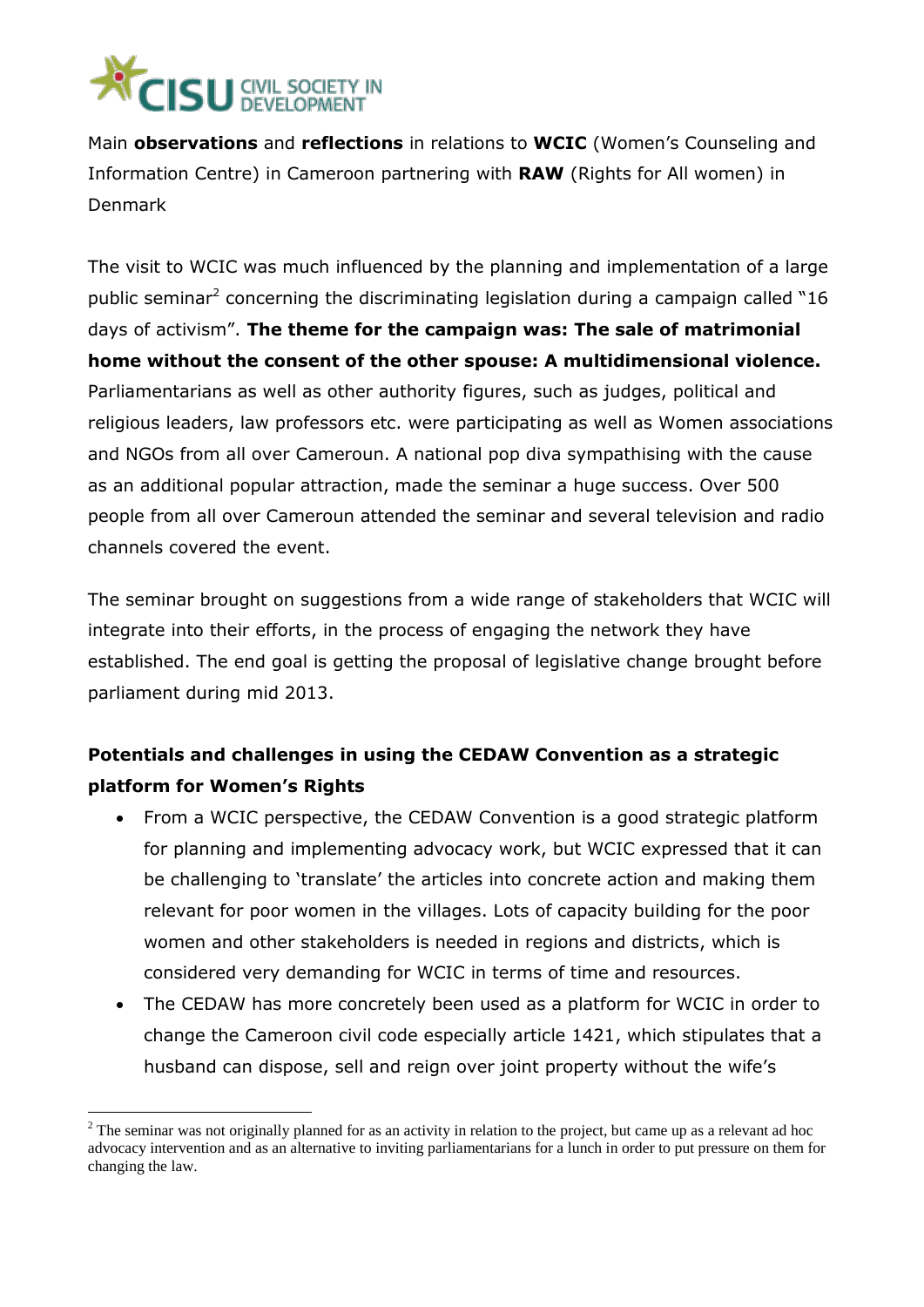## **ISU** CIVIL SOCIETY

consent or knowledge and which WCIC during their counselling services has found most damaging to poor women of the society. It will be interesting, in the Final Report, to learn from the experiences in the advocacy intervention, when focusing on one specific element or theme of CEDAW in the Cameroun context namely: The sale of matrimonial home without the consent of the other spouse: A multidimensional violence.

 WCIC is aware of how gender discriminating laws affect poor women. Lots of focus and resources have been on taking up cases at court and provide counselling services. Now focus is more on developing advocacy strategies and hereby gaining public support for the change of the law. But is was also acknowledged that it is a challenge to balance the work of WCIC in future; between the obvious need of providing services for poor women (counselling and taking cases to Court), and doing advocacy in order to put pressure on duty-bearers for legal changes and ensure public support and at the same time build up the capacity of WCIC as a strong sustainable CSO. Or as one of the staff members in WCIC put it: how to balance the judicial work with a stronger focus on the social issues of poor women's lives?

#### **How to ensure legitimacy - and how to do networking?**

 WCIC leadership raised the issue of legitimacy as a precondition for establishing confidence amongst duty-bearers. The fact that so many women and men (Rights-holders as well as Duty-bearers) attended the seminar was an important success. However the question is how to follow up and thereby maintain and develop the support among CSO's, not only in and around Doula, but also more broadly in all of the 10 regions. As a major advocacy organisation for women's rights they expressed that they are very vulnerable for being accused of only representing themselves and being looked upon as small elite without any anchoring in the broader society of Cameroon. The question remains to be answered: how to further establish and improve the legitimacy of WCIC in future?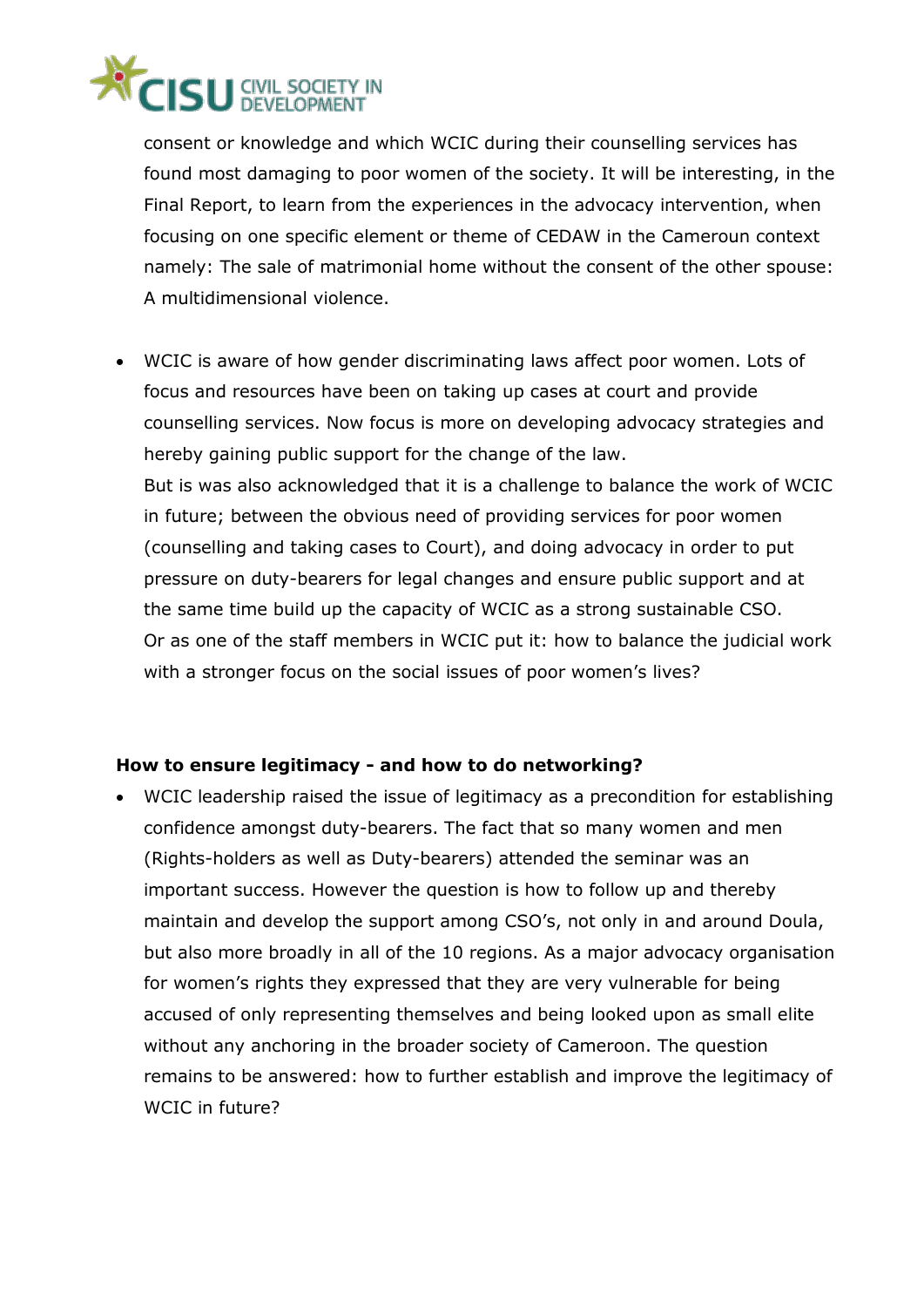

 As part of creating legitimacy, networking is considered highly relevant by WCIC.

Establishing a network is a vital part of doing effective advocacy work. But as noticed by RAW during the debriefing in DK: Be only the network you can take care of and make sure that participants in the network are balancing between giving and taking.

Some considerations and choices are to be made continuously during the implementation and process of the time consuming and hard work of networking on specific advocacy issues (but also rewarding when successfully implemented!).

The analysis of the specific economic, political and cultural context should be raised by relevant stakeholders in- and outside WCIC. What is the purpose of the network and who should be participating (both Rights-holders and Dutybearers)? Is the purpose still to build up a regional structure in the 10 regions? Or is it, as some participants suggested during the seminar: Why not start up with the mobilisation of the 2000-3000 women's associations in and around the Doula region? What are the **prioritized** target and success criteria of the network? How to ensure good strategic communication between participants of the network? And how and who should govern the network? Etc.

## **How to further develop the partnership? How to develop the capacity of both WCIC and RAW and ensuring 'mutual contributions' of both partners?**

- During debriefing in Cameroon and upon return in Denmark with RAW, the possibility of applying for a **Partnership intervention** was discussed. The project is now running into its fourth phase and in order to ensure sustainability of the interventions as well as of WCIC and the partnership, it seems to be the right time, that both partners (and other involved stakeholders) sit down and brainstorm and discuss the lessons learned so far and the possible (exit) strategies in relation to the continuation of the processes and results of the intervention.
- The question in the coming years is to match the growing importance and ambitions/work- burden of WCIC (as well as of RAW) with the available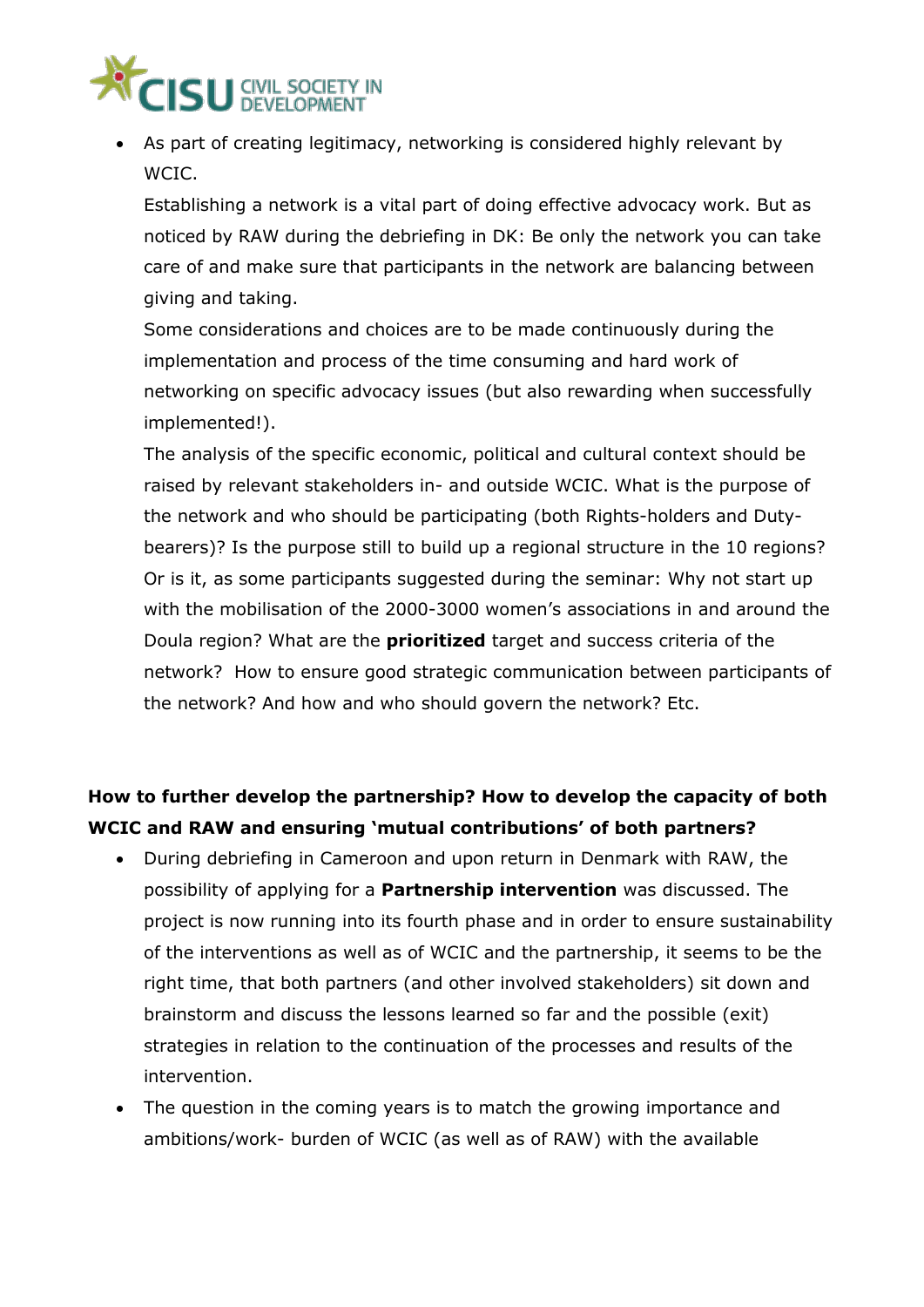## **ISU** CIVIL SOCIET

resources including the internal governance structures. In other words, the role and function of leadership, staff and volunteers needs to be re-assessed and maybe even a personnel policy needs to be put in place, especially if more donors are being appointed.

- The **role and functioning of the newly established board** was shortly discussed during the stay. How can the board fulfil its political role in WCIC for example in developing **strategies for advocacy work** in WCIC i.e. creating linkages to both the political level and mobilizing at grass root level? How can the board develop the frame work and overall **strategies for realistic fundraising?**
- Conclusion: There is a strong sense among both partners of a strong and long lasting partnership between RAW and WCIC of developing 'as twins' (as expressed by WCIC). A mutual inter-dependency has taken place during the last 6 years of implementation of a highly demanding project focusing on advocacy work. Now it seems to be the time to assess the partnership process and results in order to ensure the right match between the vision, mission and goal of the partnership and the available resources in future.

#### **Recommendations to CISU**

- In order to stimulate the Danish CSO's and their partners to apply a Rights-Based Approach to development in future, it could be relevant to design trainings and advisory services that build on the existing approaches and practices from the partnership including results and processes from already implemented interventions. In other words develop a much more practicebased approach to Rights-Based Advocacy work.
- The capacity building of Danish CSO's should in general include a stronger focus on context relevant information with regard to general as well as specific issues in relation to the Human Rights situation of any country.
- The 'Country Profiles' at CISU's homepage could be further developed in that direction, so that North as well as South CSO can withdraw from Human Rights relevant information.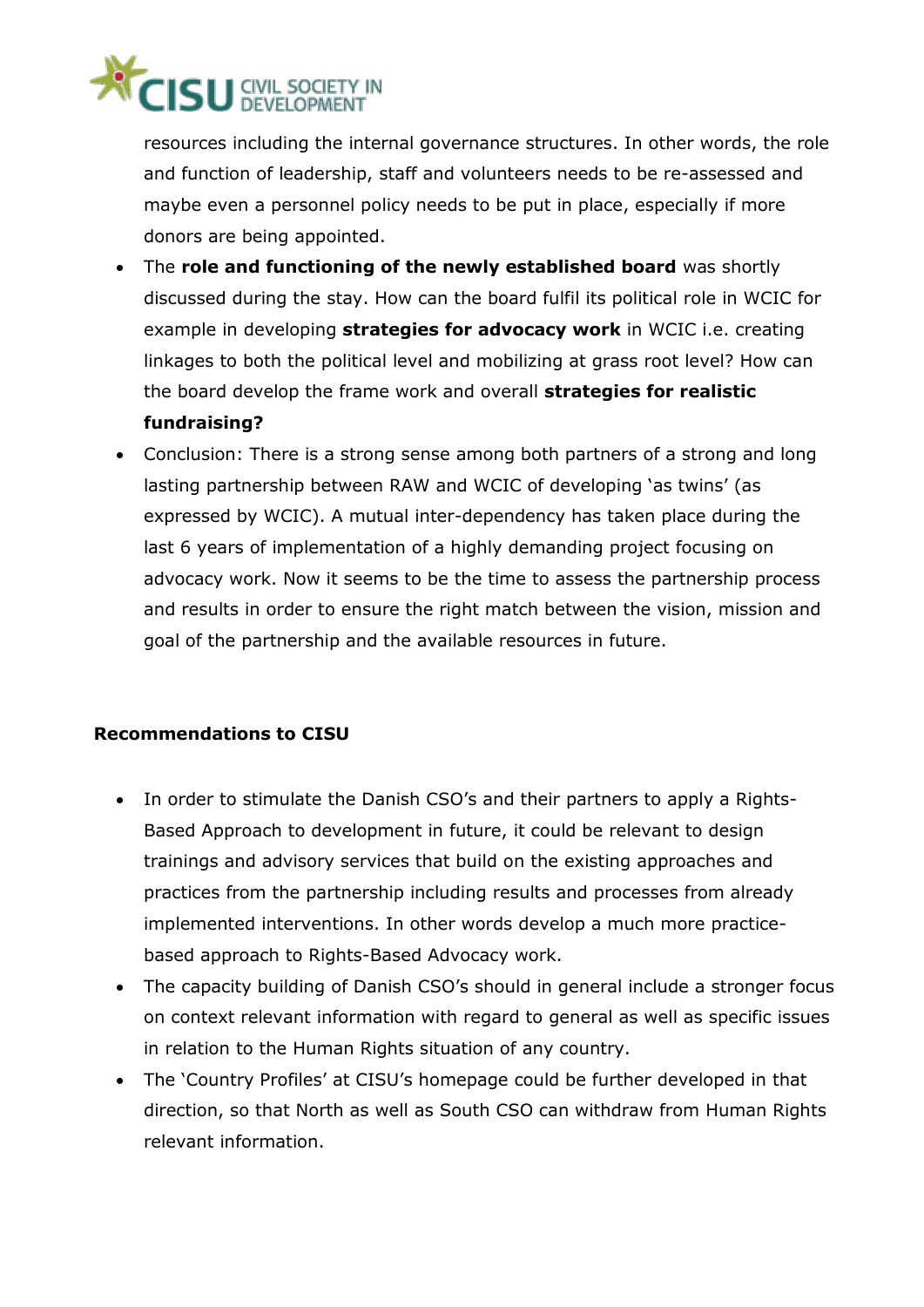

 The collaboration with capacity building networks and Human Rights organizations in Denmark and in Global south could ensure the integration of specific Human Rights issues in any CS intervention where relevant and needed.

### **4. Outputs and Dissemination**

The experiences from this visit will be shared with:

 To the organisations involved in Denmark as well as in Cameroun through the dissemination of this report

To CISU members through:

- Posting of the report on the CISU webpage
- Incorporating findings into trainings and advisory services where possible to CISU colleagues through presentations of findings